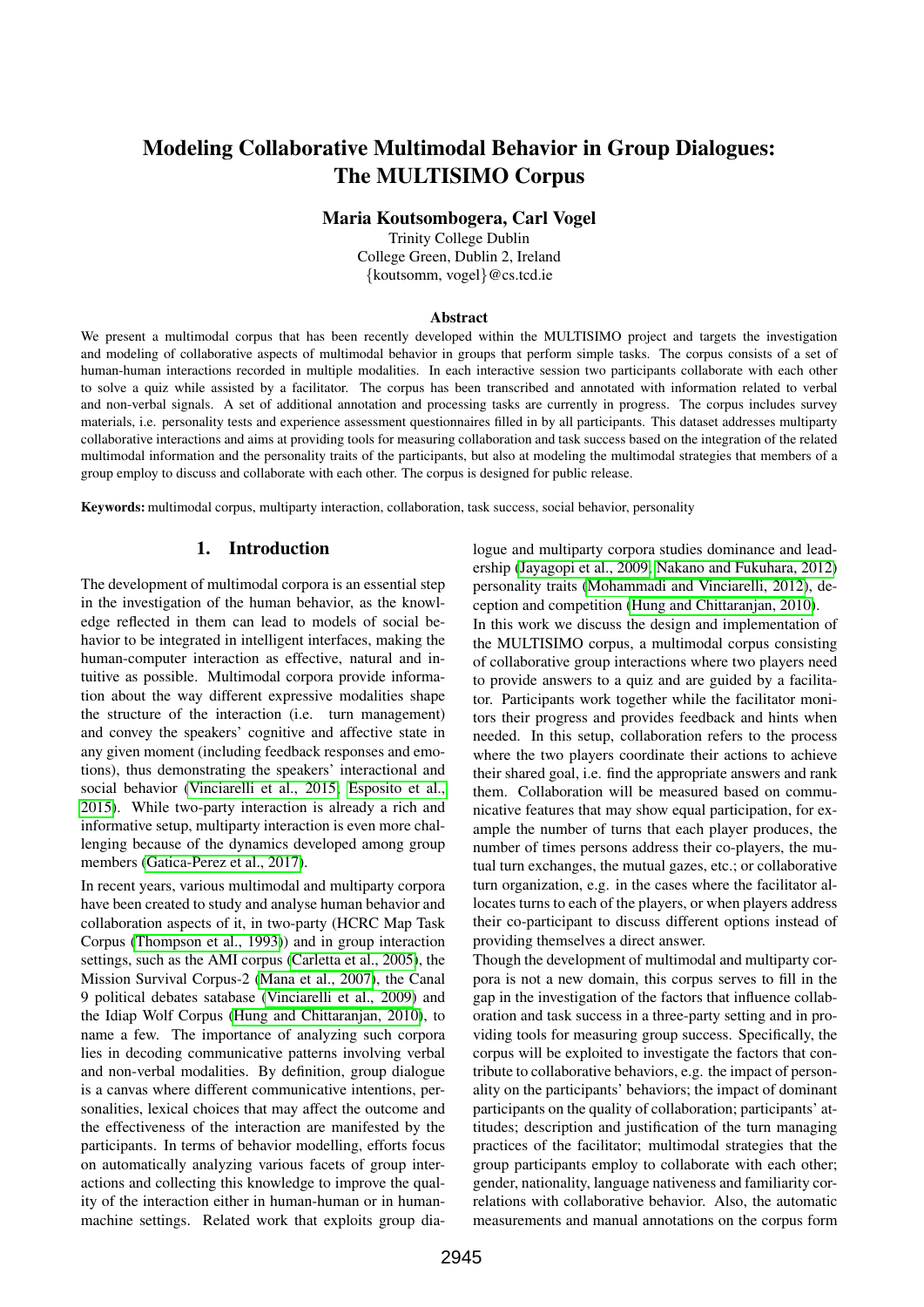materials that can be viewed as the individual speakers profiling and can thus be investigated and revisited at various levels, i.e. linguistic, acoustic, visual, psychological and sociolinguistic.

Our goal is to investigate the way people discuss and collaborate with each other in order to complete a task. We seek to improve the understanding of the structure of collaborative interactions as well as to interpret the behavior of the participants. The corpus will serve as the knowledge base for identifying measurable behavioral and psychological variables of group members with the goal of creating behavioral models. These models may be exploited in human-computer interfaces, and specifically in the design of embodied conversational agents, i.e. agents that need to be able to extract information about their interlocutors to increase the intuitiveness and naturalness of the interaction. The expectations of a user interacting with such interfaces would be that the interaction is ideally as natural as possible. Specifically, users expect that the interface can understand who's talking, recognize signals of human behavior, understand them, coordinate the discussion and address humans in a natural form and at the correct time, as a human would do, facilitating overall collaboration on a common problem [\(Bohus and Horvitz, 2010;](#page-5-2) [Al Moubayed et al.,](#page-5-3) [2012\)](#page-5-3).

The aforementioned challenges can be pursued if appropriate corpora are available to develop and train models. In this context, the design and implementation of a multimodal, as naturalistic as possible, data collection involving humans engaged in interaction tasks become meaningful in that they help us clarify and answer our research questions. In the next sections we present the experimental design and the data acquisition setup, the data collection, and ongoing work on the corpus analysis.

# 2. Scenario and Experimental Setup

The scenario was designed in a way that would elicit the desired behavior from the participants, that is, encourage their collaboration towards a goal. We thus designed sessions, in which 3 members of a group, 2 players and 1 facilitator, collaborate with each other to solve a quiz. The sessions were carried out in English and the task of the players was to discuss with each other, provide the 3 most popular answers to each of 3 questions (based on survey questions posed to a sample of 100 people), and rank their answers from the most to the least popular. Participants expressed and exchanged their personal opinions when discussing the answers, and they announced the facilitator the ranking once they reached a mutual decision.

The questions were taken from a database related to the Family Feud game.<sup>[1](#page-1-0)</sup> No specific knowledge nor terminology was required to answer the specific questions; instead, the questions were selected so that they would be easy to address for both native and non-native English speakers, trigger the discussion among the players, and also elicit multimodal behavior, such as performing gestures when describing an object or an idea.<sup>[2](#page-1-1)</sup> After the end of each session the participants filled in a brief questionnaire to assess their impression of the experiment.

Participants were assisted by the facilitator who coordinated this discussion, i.e. provided the instructions of the game and confirmed participants' answers, but also helped participants throughout the session and encouraged them to collaborate. The facilitator role is of key importance in the setup design, considering that it is a role that would be modeled for an embodied conversational agent that would coordinate group interaction and would help participants achieve their goals. In this respect, the facilitator role was designed in a way that will enable the extraction of behavioral cues for the development of an agent responsible for managing the interaction and choosing actions that maximize the collaboration effort and the performance of the group participants.

Participants' recruitment was announced on the online and wall notice boards at Trinity College Dublin (TCD) and via mailing lists. In total, 49 participants were recruited, the majority of them being students or researchers at TCD. 46 were assigned the role of players and were paired in 23 groups. The remaining 3 participants shared the role of the facilitator throughout the 23 sessions. Facilitators were selected in advance and were briefly trained before the actual recordings, i.e. they were given the quiz questions and answers and they were instructed to monitor the flow of the discussion and, if necessary, intervene to help players or to balance their participation. For this role we looked for participants who were teaching or tutoring professionals, who had a pedagogical training and were familiar with instructing and guiding groups of people in completing a task, properties that are desirable for a facilitator to have. To ensure consistency, the facilitators were of the same gender, nationality, professional background and level of English language competence (i.e. female, Greek, English teachers).

# 2.1. Technical Setup

The recording of the sessions took place in the premises of the School of Computer Science and Statistics (SCSS) in a quiet, though not sound-proof, room. The participants were seated around a table. The equipment used includes three HD cameras, one 360 camera, three head-mounted microphones, one omnidirectional microphone and one Kinect 2 sensor. Two of the HD cameras (1920x1080 px, 29.97 fps) were placed opposite each of the two players capturing their front view (Figure [1\)](#page-2-0). The third HD camera (1920x1080 px, 25 fps) was placed opposite the facilitator and captures the whole scene (Figure [2\)](#page-2-1); its zoomed angle is used to isolate the facilitator's front view. The 360 camera (3840x2160 px, 29.97 fps) was placed in the middle of the table to capture the whole scene from a low angle (Figure [3\)](#page-2-2). The head-mounted microphones were recording the individual audio signals (SR 44.1 kHz), while the omnidirectional microphone was used as a backup audio

<span id="page-1-0"></span><sup>1</sup>http://familyfeudfriends.arjdesigns.com//, last accessed 15.02.2018

<span id="page-1-1"></span><sup>2</sup>The 3 questions were: (a) *name a public place where it's likely to catch a cold or a flu bug*; (b) *name 3 instruments you can find in a symphony orchestra*; and (c) *name something that people cut*.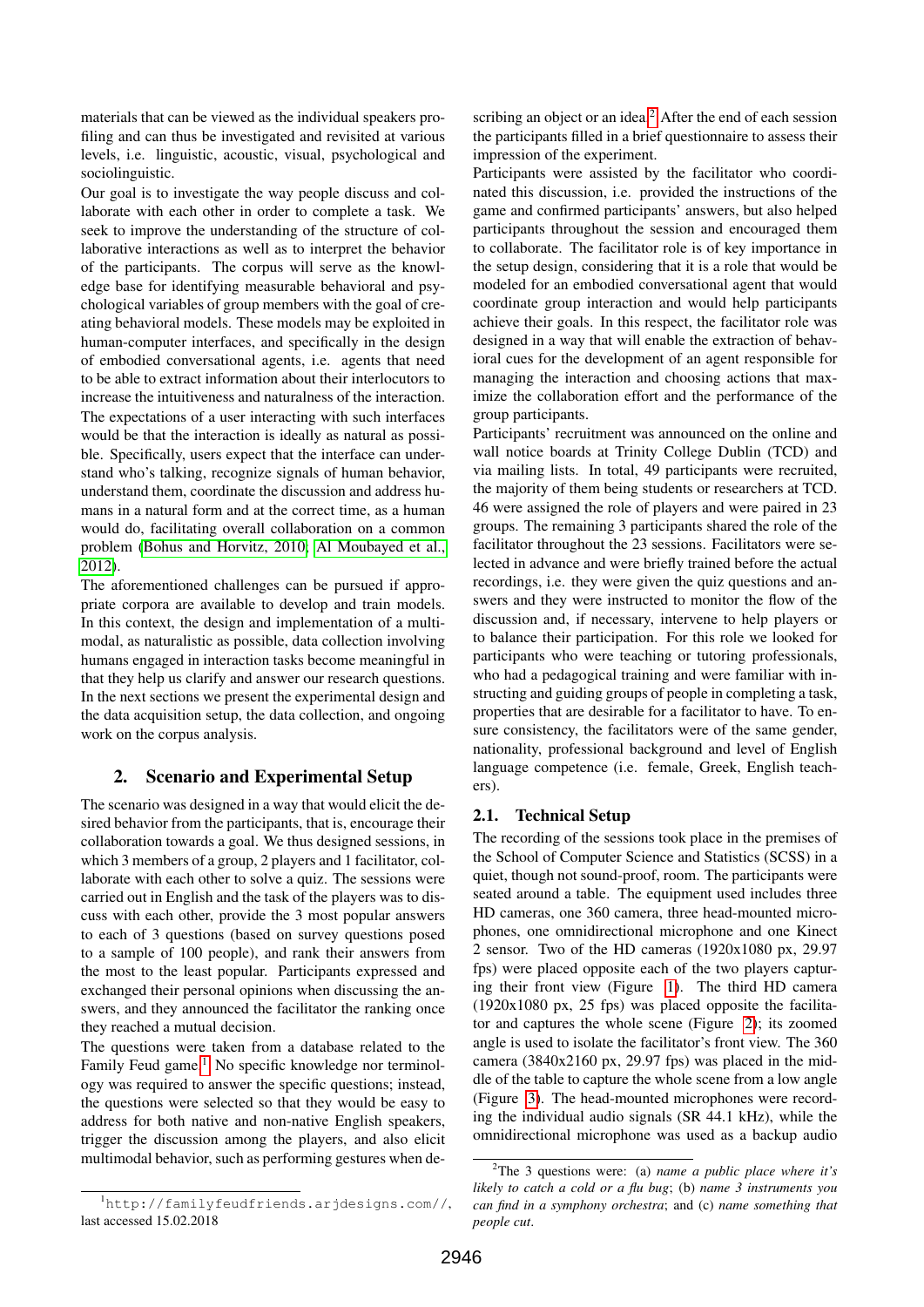source (SR 44.1 kHz). Finally, the Kinect 2 was placed in a way that it would perform the skeletal tracking of all participants (Figure [4\)](#page-2-3). The experiment, together with two surveys that participants filled in, i.e. a personality test (cf. section 2.3) and an experience assessment questionnaire, lasted about 40 minutes per participant and each participant was rewarded with a 10 euro token.



Figure 1: Front views of participants.

<span id="page-2-0"></span>

Figure 2: The setup of a corpus session.

<span id="page-2-1"></span>

Figure 3: 360 camera angle of a group session.

## <span id="page-2-2"></span>2.2. Ethics Management

Since the data collection involves humans, the experimental process leading to it was supervised by the SCSS ethics committee and followed its ethical standards. Moreover, our aim was that the corpus, i.e. the recorded data together with the survey materials (personality tests and experience assessment questionnaires) will be made open for reuse and repurposing. However, since the core information is located in the audio and video signals, complete data anonymization was not an option. To assure participants' right to



<span id="page-2-3"></span>Figure 4: 3D view of Kinect 2 performing skeletal tracking.

control their personal information, participants were fully informed of the overall process and signed the respective consent forms [\(Koutsombogera and Vogel, 2017\)](#page-6-9). Participants needed to select one of the three options in the consent forms, i.e. to allow the use of their data (a) for the purposes of the specific project, (b) for teaching and academic research purposes, and (c) for sharing in an open access repository.

The majority of the participants gave their consent to their data being publicly available in the future, therefore allowing the sharing of a large part of the corpus after the end of the project. The corpus to be released will be accompanied by an appropriate licensing scheme and will be linked to an open research repository that will provide long-term access.[3](#page-2-4)

#### 2.3. Personality Traits

One of our aims has been to investigate the effect of personality traits on the task success but also on participants' collaborative behavior, including their engagement, attention and the tendency to create or the ability to manage conversational conflicts. Personality variables are an important tool for the interpretation of social behavior. At the same time it has been widely acknowledged by personality researchers that there is a necessity to have an accepted classification scheme to categorise empirical findings and that the 5-factor model is a robust and meaningful framework enabling the formulation and testing of hypotheses related to individual differences in personality [\(Goldberg,](#page-6-10) [1992\)](#page-6-10).

Therefore, out of the wide spectrum of personality mea-sures, we opted for the big five personality traits<sup>[4](#page-2-5)</sup> and especially those that have a communicative value with regard to the interaction behaviour of the speaker, such as conscientiousness and extraversion. Before the recordings participants completed the Big Five Inventory (BFI), a selfreport inventory designed to measure the Big Five dimensions [\(John et al., 1991;](#page-6-11) [John et al., 2008\)](#page-6-12). The test consists of 44 items (statements) and the participants were asked to rate each statement to indicate the extent to which they agree or disagree with it. As a result, a list of scores per

<span id="page-2-4"></span><sup>&</sup>lt;sup>3</sup>More information and access details will be published at https://www.scss.tcd.ie/clg/MULTISIMO/

<span id="page-2-5"></span><sup>&</sup>lt;sup>4</sup>The five personality traits assessed are: Extraversion, Agreeableness, Conscientiousness, Neuroticism and Openness to Experience.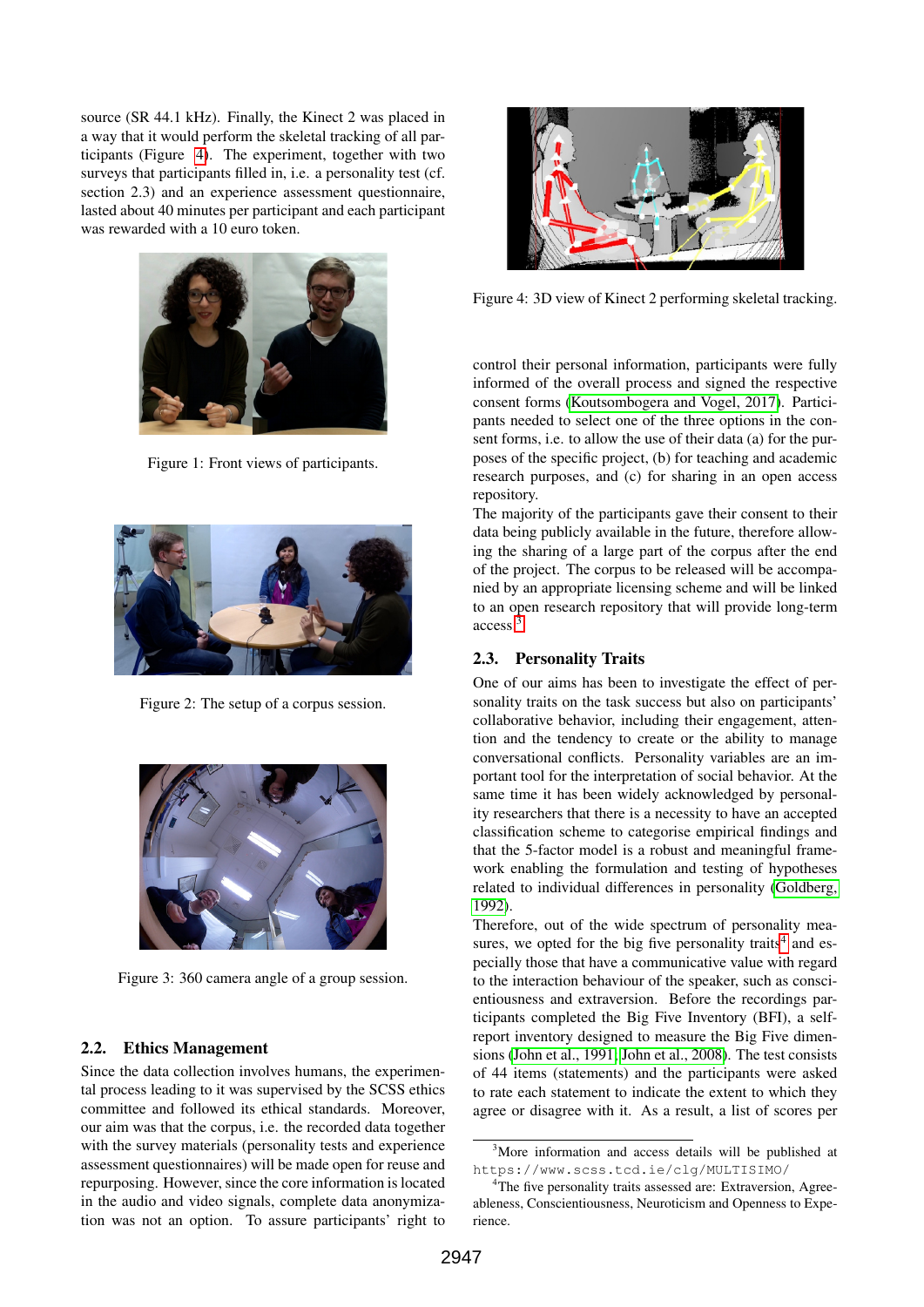personality trait and per participant was created. The percentile rank of each participant across the five personality traits was then calculated using local norms, i.e. the norms were constructed upon the groups population. Details about the calculation of scores and percentiles are included in the corpus documentation.

# 3. Corpus Description

The collected dataset consists of 23 sessions of average duration of 10 minutes (min=6, max=16), resulting in a total duration of approximately 4 hours. The pairing of players was randomly scheduled, and was based on their availability to attend the recordings. While in other corpora the familiarity among group participants is a controlled variable [\(Thompson et al., 1993\)](#page-6-2), in our case there was no attempt to pair players based on whether they know each other or not. This was decided to ensure that the least number of constraints is imposed on the experimental design, allowing for more flexibility in the formulation of research questions. In most of the sessions the participants don't know each other, although there are a few cases (i.e. in four groups) where the players are either friends or colleagues. The average age of the participants is 30 years old (min=19, max=44). Furthermore, gender is balanced, i.e. with 25 female and 24 male participants. Nevertheless, the gender distribution varies, depending on the pairing of the players. For example, there are groups where both of the players are female, or groups with male players, and groups with both genders. The participants come from different countries and span eighteen nationalities, one third of them being native English speakers. Tables [1](#page-3-0) and [2](#page-3-1) present the details about the gender of the participants, the number of groups whose players are familiar with each other or not, the number of native and non-native English speakers, as well as their different nationalities.

The corpus includes all files from the different cameras and microphones employed, all fully synchronized. It is also complemented by personality test results, that give evidence of various personality types, as well as by the experience assessment survey ratings. Sample data from the corpus are available for viewing at https://www.scss.tcd.ie/clg/MULTISIMO/.

| Gender               |    |  |  |
|----------------------|----|--|--|
| Male                 | 24 |  |  |
| Female               | 25 |  |  |
| Language             |    |  |  |
| <b>EN Native</b>     | 16 |  |  |
| <b>EN</b> Non-native | 33 |  |  |
| Familiarity (groups) |    |  |  |
| Familiar             |    |  |  |
| Non-familiar         | 19 |  |  |

<span id="page-3-0"></span>Table 1: Distribution of corpus participants per gender, language and familiarity among group players

## 3.1. Corpus Annotations

The data analysis is based on manual annotations, automatically extracted features and the scores of the surveys used,

Particinants' Nationalities

| Greek            | 13             | Croatian  |   |
|------------------|----------------|-----------|---|
| Irish            | 13             | Egyptian  | 1 |
| French           | 4              | Italian   |   |
| <b>Brazilian</b> | $\overline{2}$ | German    | 1 |
| <b>British</b>   | 2              | Kazach    |   |
| Indian           | 2              | Mexican   |   |
| Pakistani        | $\overline{c}$ | Romanian  |   |
| American         | 1              | Slovenian |   |
| Chinese          |                | Thai      |   |

<span id="page-3-1"></span>Table 2: Distribution of participants' nationalities

i.e. personality self-assessments and experience assessments. Manual and automatic annotations form the ground truth on which some components will be trained and tested upon (e.g. automatic personality perception from speech and video).

## 3.1.1. Manual Annotations

Manual encoding includes annotations on the audio and video streams, as well as perceived assessments, as is the case with experiments involving the other-assessment of personality traits. All corpus sessions are fully transcribed using Transcriber,<sup>[5](#page-3-2)</sup> including segmentation of speaker turns. Video annotation tasks in progress include the labelling of gaze focus, head movements and the communicative functions that these entail, i.e. the semantics of speakers' actions in terms of feedback and turn management. For the last two elements we use the relevant values of the MUMIN coding scheme [\(Allwood et al., 2007\)](#page-5-4). Video annotation is performed on ELAN<sup>[6](#page-3-3)</sup> editor. Figure [5](#page-3-4) presents a sample of an annotated file in ELAN, with information about speech transcription, speaking turns and gaze direction. Finally, manual annotations also include a set of assessments from annotators who are ranking the perceived dominance and perceived personality traits of the sessions participants.



Figure 5: Sample of an annotated file in ELAN (multicamera view).

<span id="page-3-4"></span><span id="page-3-2"></span><sup>5</sup>http://trans.sourceforge.net/ last accessed 15.02.2018

<span id="page-3-3"></span><sup>6</sup>https://tla.mpi.nl/tools/tla-tools/elan/ last accessed 15.02.2018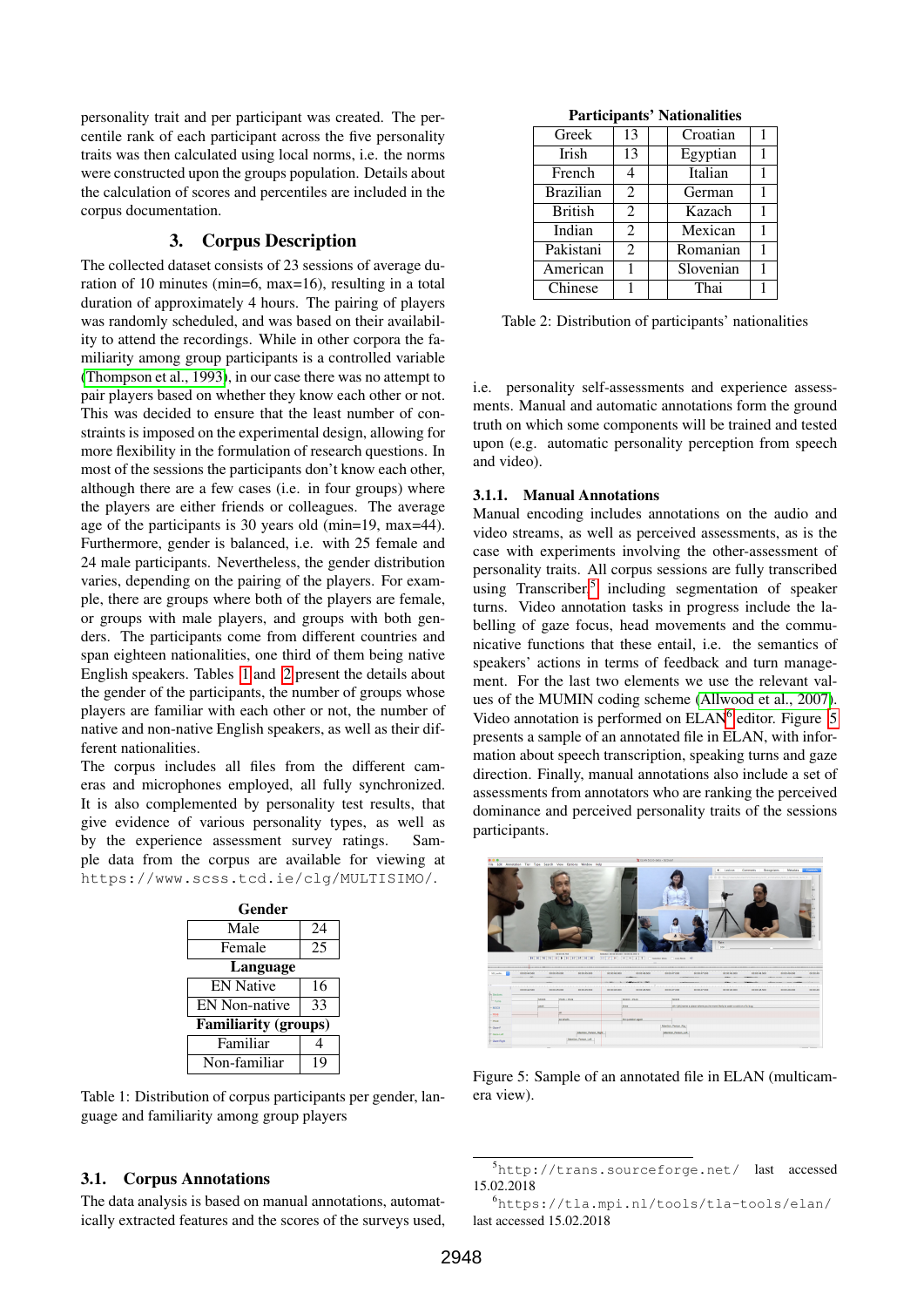#### 3.1.2. Automatic Measurements

In parallel to the manual transcriptions, that provide information about speaking activity, voice activity and pauses have been automatically extracted. Audio files have been processed with Praat<sup>[7](#page-4-0)</sup> to extract pitch and loudness features. The front view videos of the participants were processed with the Emotient module of iMotions [\(iMotions](#page-6-13) [A/S, 2016\)](#page-6-13), resulting in a set of measurements for each of seven emotions, <sup>[8](#page-4-1)</sup> the facial action units involved, as well as the (visual) emotion valence. For tasks in progress related to gaze detection from video and personality perception and emotion recognition from audio, the OpenFace [\(Amos et](#page-5-5) [al., 2016\)](#page-5-5) and openSMILE [\(Eyben et al., 2013\)](#page-5-6) toolkits are used to extract visual and acoustic features respectively.

## 4. Research Topics in Corpus Analysis

The corpus is considered a source that will provide tools for measuring collaboration and task success in group interactions. In this respect, we are currently investigating the following research questions: (a) the multimodal strategies that the group participants employ to collaborate with each other; (b) the factors that affect success in a collaborative discussion; and (c) behavioral cues as a source of speaker profiling.

## 4.1. Multimodal Turn-taking

The verbal and non-verbal strategies of the speakers (including facial expressions, gestures, body pose and head shifts, speaking times etc.) provide evidence about the structure of turn-taking, but also inform about the degree of participation of the speakers in the discussion, revealing possibly unbalanced participation or signs of dominance from certain speakers. In this particular setting, studying the role of the facilitators becomes significant, in the sense that it's crucial to understand the mechanisms they use to coordinate the interaction and to encourage equal participation of both players. Thus, the focus is on the turn-taking mechanism based on both verbal and non-verbal cues, examining who takes a turn and when, how turn allocation is performed, the number and type of overlaps, as well as on the role of pauses in turn management.

#### 4.2. Collaboration and Task Success

We will follow a principled approach to measuring collaboration and task success. Their estimation will be based on measurable features, such as (a) the number of correct answers; (b) the amount of time groups need to complete a task; and most importantly (c) the level of participation of both players in a session, as measured by the number of turns and the duration of their speech activity, but also the amount of mutual gazes and the number of times the players address each other. In this respect, successful completion of the task does not always entail successful collaboration between players. For example, in cases where one of the players is a dominant speaker and manages to answer all questions correctly and quickly, the task may be successful (in the sense that all answers are provided), however collaboration has not been successful, as the two players have actually not shared their ideas nor participated equally in the discussion.

Interestingly, due to the nature of the game, correctness of answers is mainly a matter of popularity and not suitability. For example, players may express options that are reasonable possible answers to the specific question; however, if they're not the exact, the 3 most popular answers according to the game database, then it is considered that the correct answer is still missing. This criterion (correctness) is thus a subjective one; however, it has been noticed that it encourages the expression of emotions (e.g. surprise, curiosity, fun or frustration) and stimulates the creativity of the players in that they keep guessing and they approach their co-player to collaborate with him/her.

Furthermore, the success of the interaction and the task at hand will be correlated with the participants' personality self-assessment scores at an individual level, but also at group level, that is, combinations of personalities within the groups. The personality test scores will serve as an objective tool to interpret aspects of participants' behavior that relates to their attitudes towards the task but also towards their co-player. In parallel, personality other-assessments will be performed by observers, who will listen to and watch slices of audio and video respectively, and decide upon the participants' big 5 traits. These assessments are an additional source of information, and they will be linked to the extraction of acoustic and visual features that are related to personality, to train relevant models of personality perception.

Conversational dominance is a phenomenon closely linked to collaboration, in the sense that a participant may wish to control or dominate the other player's behavior, resulting in asymmetry in participation. Dominance in our corpus is being computed based on audio (number of turns per speaker, turn length, number of words, number of successful interruptions) and visual (mutual gaze, attention to either speaker) cues. Perception experiments are also being carried out to assess the dominance level of the players, where observers watch the videos and rank participants' dominance levels on a scale from 1 to 5.

#### 4.3. Speaker Profiling

The corpus data, the annotations performed either manually or automatically, as well as the assessment scores, give access to a valuable source of information related to the corpus speakers. In this respect, this set of multi-faceted information constitutes the profiling of the speakers that participate in the corpus. Table [3](#page-5-7) lists a set of cues related to speakers, that can be accessible from the corpus, its annotation and analysis.

In terms of group composition and demographic data of the speakers, we believe that gender, language nativeness or non-nativeness and familiarity level are important features to be correlated with collaboration and task success, as well as with the interpretation of the participants' social behavior. Speech cues provide important measurements about the overall activity of speakers within the sessions, but also the type of activity, e.g. whether they ask a lot of questions

<span id="page-4-0"></span> $^{7}$ http://www.fon.hum.uva.nl/praat/ last accessed 15.02.2018

<span id="page-4-1"></span><sup>8</sup> Joy, anger, surprise, fear, sadness, disgust and contempt.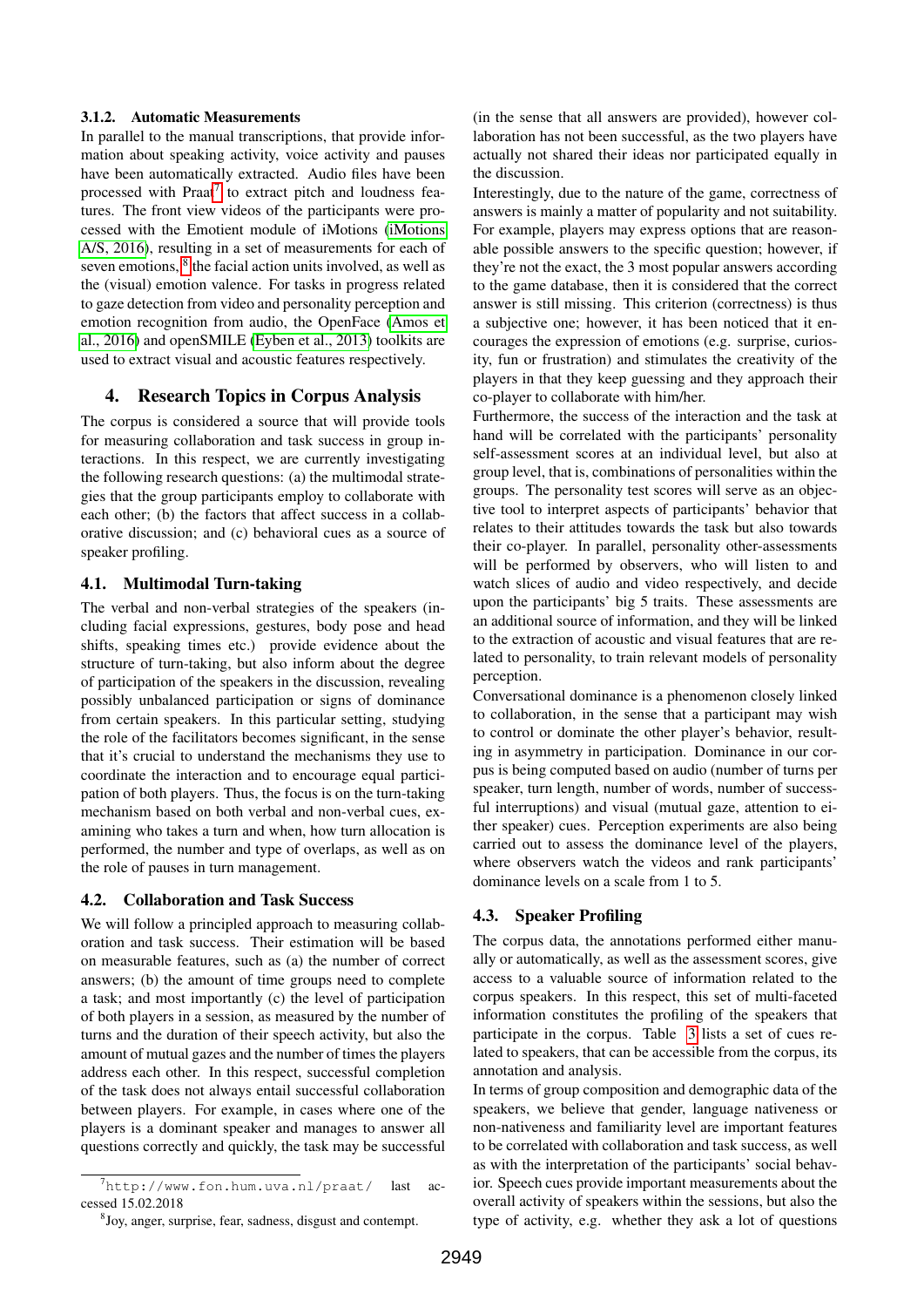or they show a tendency to dominate the interaction by interrupting their co-participants. Acoustic and visual cues provide quantitative low-level features (e.g. action units) that characterize the speakers and may correlate with annotations or assessments to determine high-level qualitative features (e.g. type of emotion). At a lexical level, the transcripts are are a rich source of information that may reveal vocabulary variation (type/token ratio) of speakers, lexical or syntactic patterns they may use, as well as a set of markers that are related to politeness, engagement and co-operation. Therefore, the dataset is profiled according to the aforementioned cues and can be revisited accordingly at various levels and signal- or natural language processing tasks.

| <b>Speech</b>   | Number of turns                     |  |
|-----------------|-------------------------------------|--|
|                 | Turn length                         |  |
|                 | Number of overlaps                  |  |
|                 | Number of interruptions             |  |
|                 | Number of questions asked           |  |
| <b>Acoustic</b> | Pitch and intensity                 |  |
|                 | Features related to emotions        |  |
|                 | Features related to personality     |  |
|                 | Features related to dominance       |  |
| <b>Visual</b>   | Emotions                            |  |
|                 | <b>Emotion</b> polarity             |  |
|                 | <b>Action</b> units                 |  |
|                 | Gaze patterns                       |  |
|                 | Head poses                          |  |
| <b>Lexical</b>  | Transcripts                         |  |
|                 | Number of words per speaker         |  |
|                 | Type/token ratio                    |  |
|                 | Discourse markers                   |  |
| Perceptual      | Personality other-assessment scores |  |
|                 | Dominance other-assessment scores   |  |
| <b>Survey</b>   | Personality self-assessment scores  |  |
|                 | Experience self-assessment scores   |  |
| Demographic     | Gender                              |  |
|                 | Native language                     |  |
|                 | Familiarity                         |  |
|                 | Age                                 |  |

<span id="page-5-7"></span>Table 3: Available cues for each speaker in the corpus

## 5. Conclusion

In this paper we introduced a new multimodal corpus of group collaborative interactions and we presented work in progress regarding the exploitation of the corpus in the analysis and modeling of human-human group interactions. Considering the fact that the quality of the models depends on the dataset quality, this work was driven by the need to design and implement multimodal, as naturalistic as possible, data collections involving humans engaged in interaction tasks. A suitable amount of data was collected and will enable us to draw conclusions on aspects of collaborative interactions as well as ways of measuring collaboration and task success, based on the exploitation of visual, audio and text features.

The corpus itself is a major output of this research in the sense that a large part of it (i.e. the sessions for which the participants have given their consent) will be publicly available for research purposes, so that it can be reused by other researchers to explore further questions. Also, the documentation regarding the materials used is rich enough so that the recordings experiment can be duplicated, including details about the experimental protocol and the guidelines and training that the facilitators had before the recordings. The corpus release will include audio, video (in high and low resolution formats) and Kinect files, the annotation scheme, manual annotations and automatic measurements, together with the perception experiments and surveys scores and the related documentation.

# 6. Acknowledgements

The research leading to these results has received funding from the European Union's Horizon 2020 research and innovation programme under the Marie Sklodowska-Curie grant agreement No 701621 (MULTISIMO). We would also like to thank the TCD Speech Communication Lab for contributing to the experimental setup.

# 7. Bibliographical References

- <span id="page-5-3"></span>Al Moubayed, S., Beskow, J., Skantze, G., and Granström, B. (2012). Furhat: A back-projected human-like robot head for multiparty human-machine interaction. In Anna Esposito, et al., editors, *Cognitive Behavioural Systems. Lecture Notes in Computer Science*, pages 114–130. Springer, Berlin, Heidelberg.
- <span id="page-5-4"></span>Allwood, J., Cerrato, L., Jokinen, K., Navarretta, C., and Paggio, P. (2007). The MUMIN coding scheme for the annotation of feedback, turn management and sequencing phenomena. *Language Resources and Evaluation*, 41(3/4):273–287.
- <span id="page-5-5"></span>Amos, B., Ludwiczuk, B., and Satyanarayanan, M. (2016). OpenFace: A general-purpose face recognition library with mobile applications. Technical report, CMU-CS-16-118, CMU School of Computer Science.
- <span id="page-5-2"></span>Bohus, D. and Horvitz, E. (2010). Facilitating multiparty dialog with gaze, gesture, and speech. In *International Conference on Multimodal Interfaces and the Workshop on Machine Learning for Multimodal Interaction*, ICMI-MLMI '10, pages 5:1–5:8, New York, NY, USA. ACM.
- <span id="page-5-1"></span>Carletta, J., Ashby, S., Bourban, S., Flynn, M., Guillemot, M., Hain, T., Kadlec, J., Karaiskos, V., Kraaij, W., Kronenthal, M., Lathoud, G., Lincoln, M., Lisowska, A., McCowan, I., Post, W., Reidsma, D., and Wellner, P. (2005). The AMI meeting corpus: A pre-announcement. In Steve Renals et al., editors, *MLMI'05: Proceedings of the Workshop on Machine Learning for Multimodal Interaction*, number 3869 in LNCS, pages 28–39. Springer-Verlag.
- <span id="page-5-0"></span>Esposito, A., Esposito, A. M., and Vogel, C. (2015). Needs and challenges in human computer interaction for processing social emotional information. *Pattern Recognition Letters*, 66:41–51.
- <span id="page-5-6"></span>Eyben, F., Weninger, F., Gross, F., and Schuller, B. (2013). Recent developments in openSMILE, the Munich opensource multimedia feature extractor. In *Proceedings of*